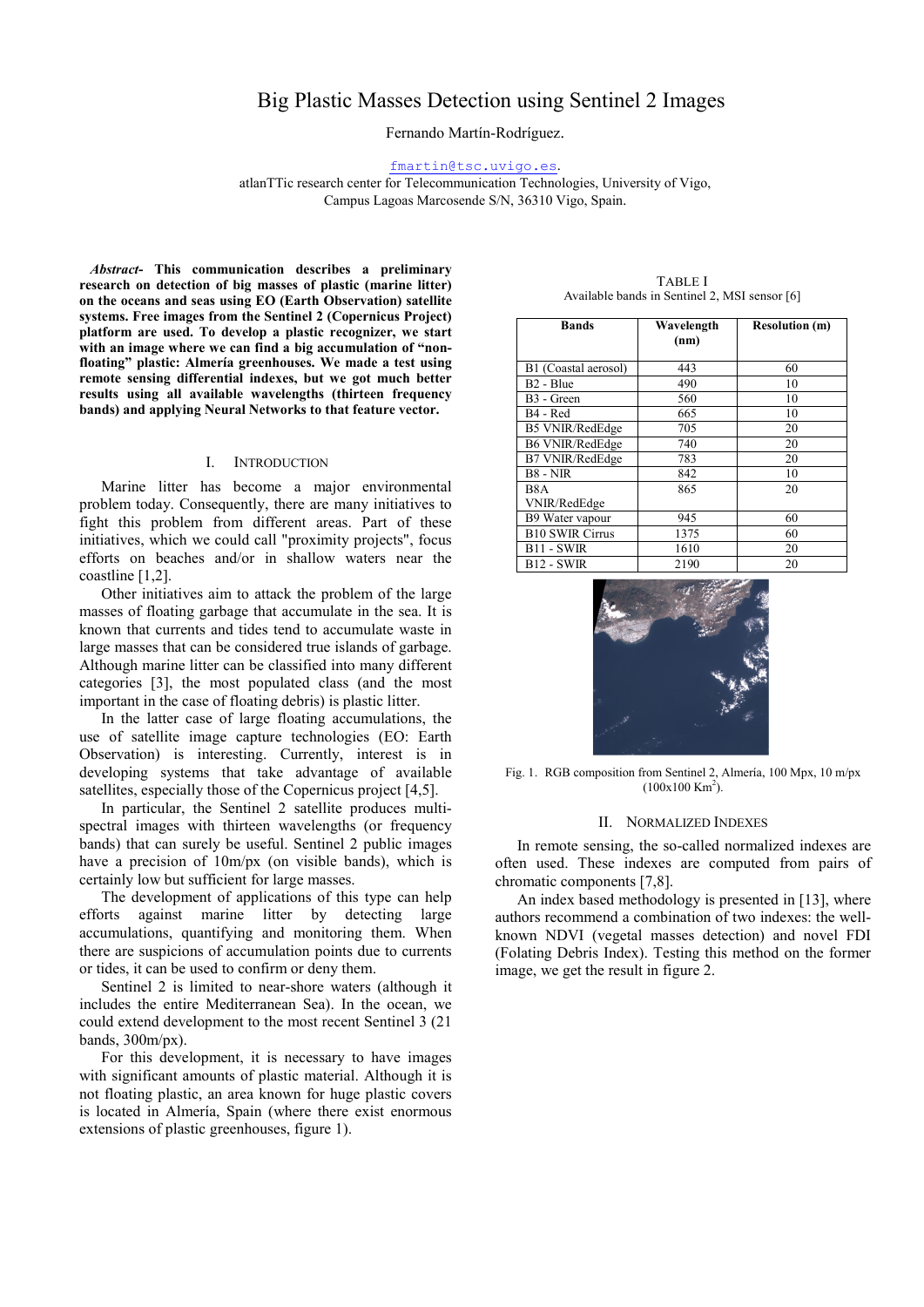

Fig. 2. Result using combination of indexes from [13].

Studying plastic behavior at different wavelengths, we thought about an alternative index using bands 9 and 8. Id EST: computing (B8-B9)/(B8+B9). Result is shown in figure 3, this new option shows more probability of false detection (less missed detections).



Fig. 3. Result of bands 8 & 9 index.

Combining these methods with a cloud detection method [14] and discarding the land areas with the help of maps, we could meet the purpose. However, in next section we will see more powerful tools that get better and more direct results.

#### III. USE OF ARTIFICIAL NEURAL NETWORKS

With thirteen numerical values per pixel, we can think of this as a pattern recognition problem. For each point, we naturally obtain a thirteen components feature vector.

Here arises the idea of using artificial neural networks [9] to learn the implicit relationships between different bands that may characterize plastic.

#### *A. Network Structure*

In this case, we have a feature vector per pixel made up of thirteen (twelve-bit) integers (Sentinel format). There are only two classes (plastic and non-plastic), so a single output network will be enough to be trained to obtain values of 1.0 for plastic and 0.0 otherwise. Under these conditions a multilayer perceptron structure (MLP [9]) may work well.

We will have just one hidden level (three layers). We started testing with ten hidden neurons (slightly less than the number of inputs). Given the good results, we do not consider necessary going to more complex structures.



Fig. 4. Network structure.

Note that different bands also have different resolutions. To solve this difficulty, we have used two-dimensional interpolation type "Lanczos3" [10].

Since the network operates at pixel level, once trained, it can be used over any resolution.

## *B. Training, Validation and Test*

For training, we have started by labeling the original image manually (drawing a detailed mask on top of the plastic areas, figure 5).

The number of samples is more than enough. Even reducing ourselves to the resolution of band 1, we have 3,348,900 samples for: 14 \* 10 + 11 = 151 weights. Normally it is supposed that the number of samples should be over fifteen times the number of weights. That condition here is fulfilled widely.

We have balanced the training samples (dropping randomly some samples of the majority class to avoid training problems). Training was done using MATLAB [11] and back-propagation algorithm (conjugate gradient) [12]. 70% of the samples have been dedicated to training, 15% to validation (verification for algorithm completion) and 15% to final testing.



Fig. 5. Truth table.



Fig. 6. Confusion matrixes.

The training has been successful, obtaining an error rate of 2% on the test set. See figure 6 (confusion matrixes) and figure 7: recognition result on a different image of the same place (to demonstrate generality of method).